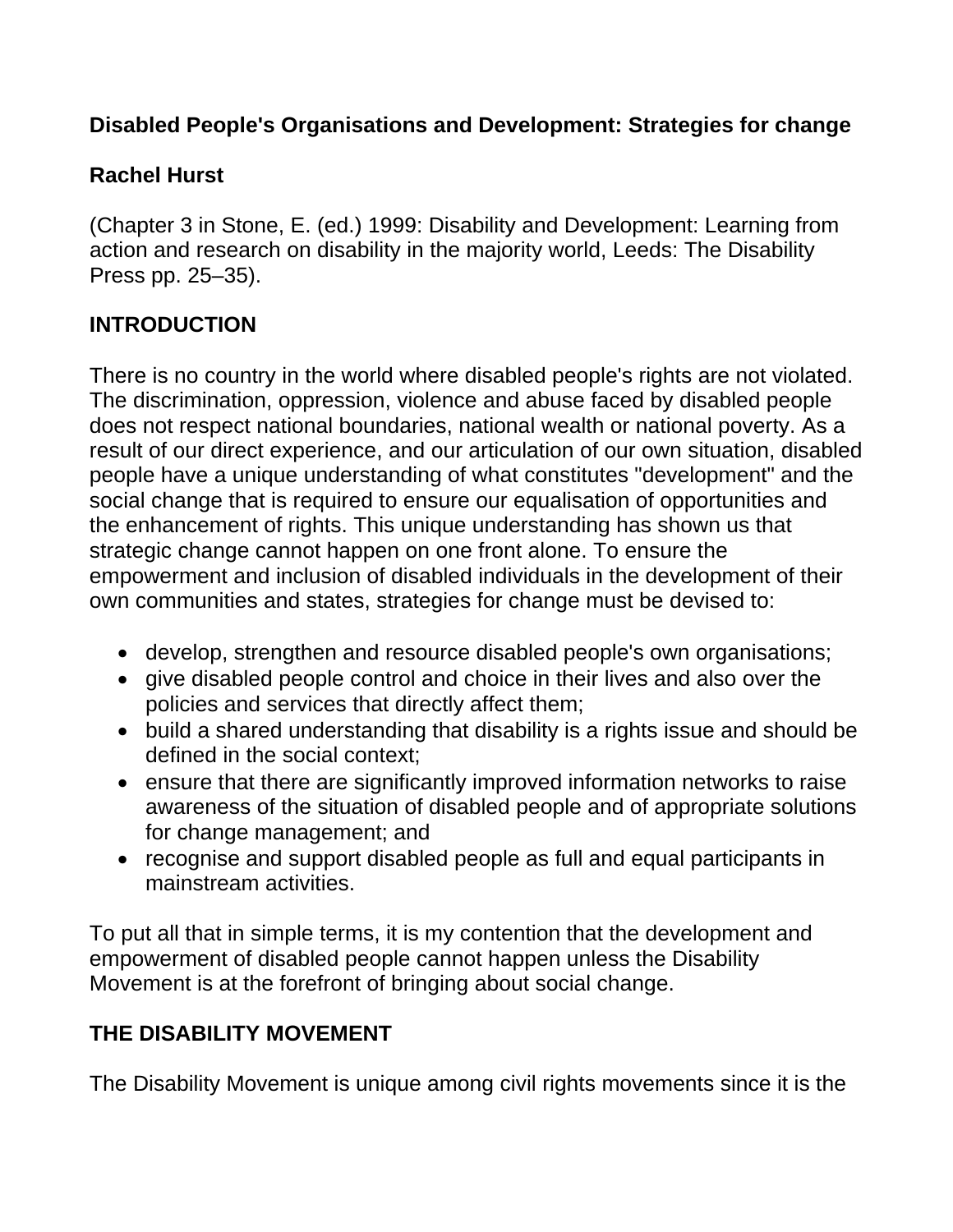only movement which has a democratically-organised international structure as well as structures at national and local levels. Whether it be through the crossdisability national assemblies within Disabled Peoples' International, or through single-impairment organisations such as Inclusion International, the World Federation of the Deaf, the World Blind Union or the World Federation of Psychiatric Users, disabled people at the grass-roots have a mechanism through which they can have a voice, through which they can be understood and supported. Of course, these structures are not perfect and have varying degrees of strength and effectiveness - but at least they are there, to be used as the main instrument through which development takes place.

The history of the Disability Movement worldwide and in the UK has been welldocumented (Driedger 1989, Campbell & Oliver 1996), so I focus here on just three points. First, disabled people's own organisations happened as a direct action against the oppression of the medical and rehabilitation professionals and social workers, and their assumption that they 'owned' disability and, by inference, disabled people. Secondly, the movement happened because disabled people with leadership qualities from all over the world had the opportunity to come together and share experiences. And thirdly, disabled people needed to have a united voice to be heard. It was vital that our voice was listened to, that we ceased to be the "silent emergency" as once described by the UN Secretary-General Perez de Cuellar, and became instead the shouting, loud-mouthed demanders of civil rights.

We had this whole plethora of people who were speaking for us, keeping us as children, not allowing us to make decisions for ourselves. There were our families and friends who were shocked and guilty at our presence, and would keep us hidden away or over-protected. There were the medical and rehabilitation professionals who thought that they knew all there was to know about us as individuals because they had some technical knowledge about our impairments. There were the charities set up by righteous individuals to help us, never recognising that they were patronising and disempowering us. And then there were the policy makers, the aid and development agencies and the general public who did their utmost to ignore us, leave us out of their plans and programmes, except when they could find expensive "special" projects for us.

It is vital that our voice is heard at last. Though, because progress is so slow, I often wonder whether our voice really is being heard...whether we are shouting loudly and clearly enough. Whether we are getting our messages across.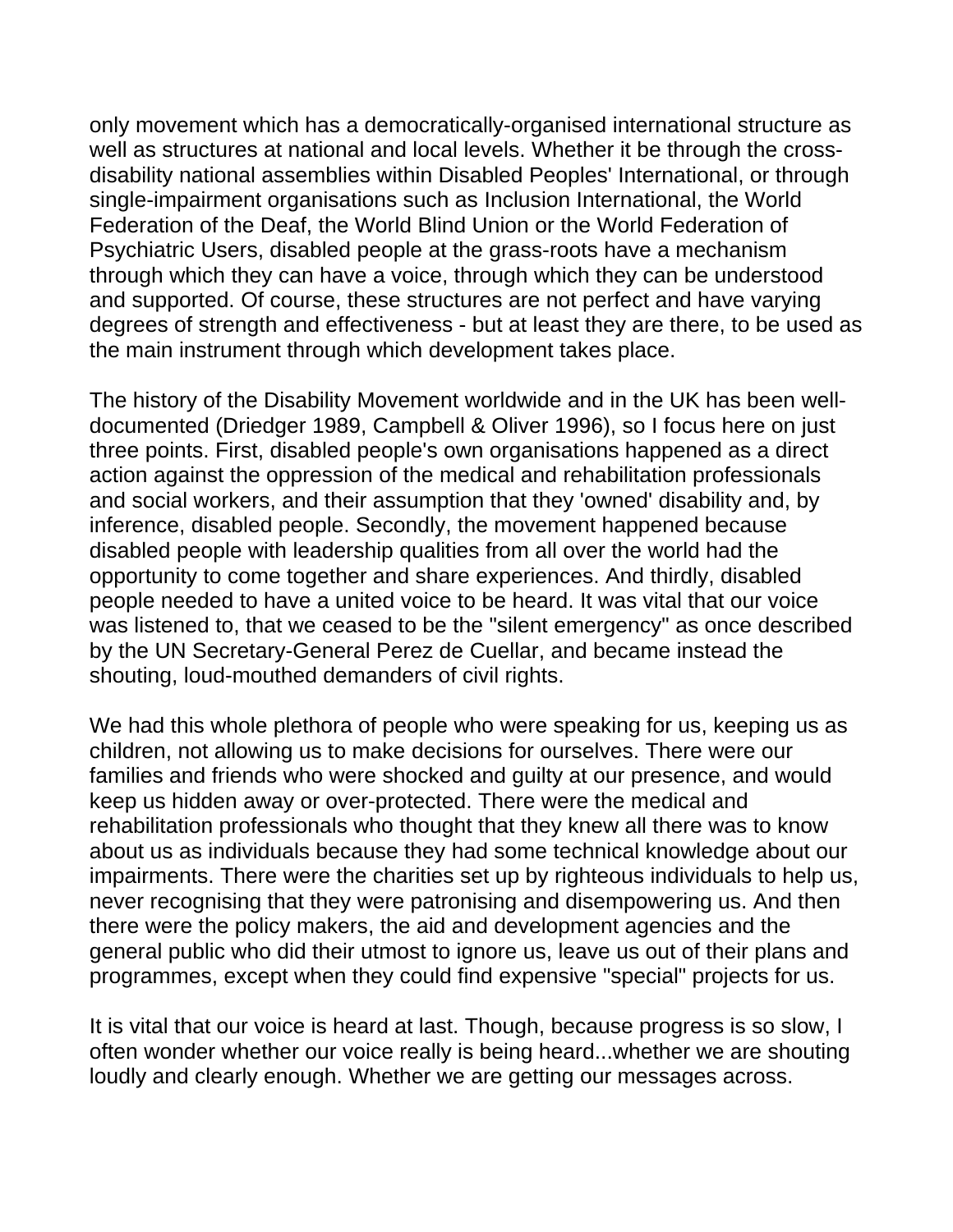### **LEARNING FROM DISABLED PEOPLE'S ORGANISATIONS**

Our understanding of development has moved a long way on from the old saying that "give a man a fishing rod and he will feed himself for life; give him a fish and he will be hungry again tomorrow". That approach to development was an improvement on throwing money at poverty, but it has still not brought about sustainable development or social equity for oppressed and marginalised groups.

It is now increasingly recognised by development professionals and social scientists that the social change necessary to support diverse groups in a society based on rights and equal opportunities will only be brought about by the actions of the groups themselves. So, strengthening the leadership, empowering the grass-roots membership and giving equal status to these social groups and movements is the only effective way to achieve real social development. It is here that the experiences and perspectives of disabled people and their organisations are so important - not just for disabled people...

In 1995, at the World Summit on Social Development, the disability international non-governmental organisations presented a position paper based on their direct experience in empowering and developing themselves through their own organisations: The Disability Dimension, A Joint Statement to the World Summit on Social Development (DPI et al 1995). The main thrust of the paper was that development should start with the people. They said:

The World Summit on Social Development is an important event which provides an exciting opportunity for a shift in attitudes to and implementation of social policy and development. But changes will only come if new approaches are examined and debated and the people concerned are at the forefront of those approaches and discussions. Development and policy that is not made in full collaboration with the people is never effective. And it is particularly important that disabled people are fully involved in all the World Summit discussions. We have a unique experience and have, over the years, found cost-effective, integrative solutions to our development which are relevant to everyone and should form a basis for the outcome of the World Summit (The Disability Dimension 1995).

The position paper went on to set out solutions and strategies for social change: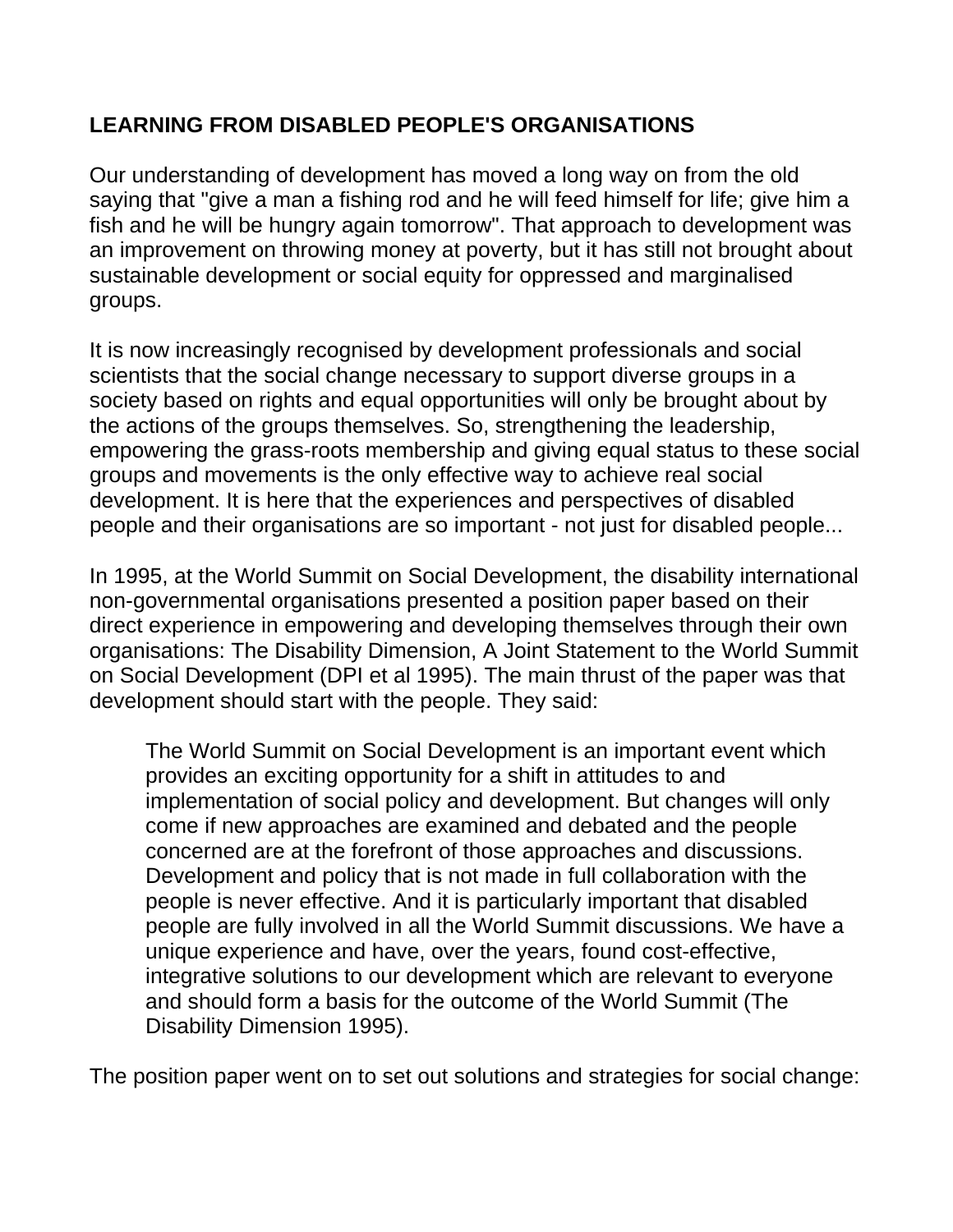In any situation, people find the best solution for themselves. And disabled people have come up with solutions, the solutions of advocacy, independent living, income generation and self-help within our own organisations. All these solutions are based on the principles of integration and equalisation of opportunities and the implementation of our human rights. We know from our own direct experience that it is through these two solutions that disabled people can become participating, contributing members of our own societies. And it is those solutions which should be thoroughly debated and examined by the World Summit.

These solutions are all effective, low-cost and do not require setting-up tiers of professionals to run then. They do not include expensive buildings that have to be maintained and re-furbished. They are the grass-roots solutions that can be applied everywhere - in rural and urban areas which will benefit everybody and which include everybody. They are solutions that not only apply to all disabled people but to the rapidly growing numbers of elderly people, to children, to the poor, to refugees, to ethnic minorities. They apply to all these groups because disabled people form a part of these groups and it is disabled people themselves, from their experience of extreme deprivation and isolation, who have come up with the solutions.

We have to get this message across. Our solutions work and have been seen to work. If our experience is ignored, then social development will remain what it so often is - politicised charity - and a great opportunity will be lost (The Disability Dimension 1995).

We still have not got these messages across. The barriers of prejudice and ignorance are so strong that those engaged in aid, development and social policy are finding it hard to break them down and to change entrenched ways of behaviour. Although disability did get on to the World Summit agenda and was mentioned in the final Declaration, there was no recognition that our unique experience might underpin broader discussions of social policy and social development. We were still seen as separate. Our voice was not really heard.

#### **DOES DEVELOPMENT EQUAL CHARITY?**

Certainly for disabled people, aid and development programmes can remind us quite forcefully of the disability projects of rehabilitation professionals and charitable organisations. Programmes which involve sending workers from a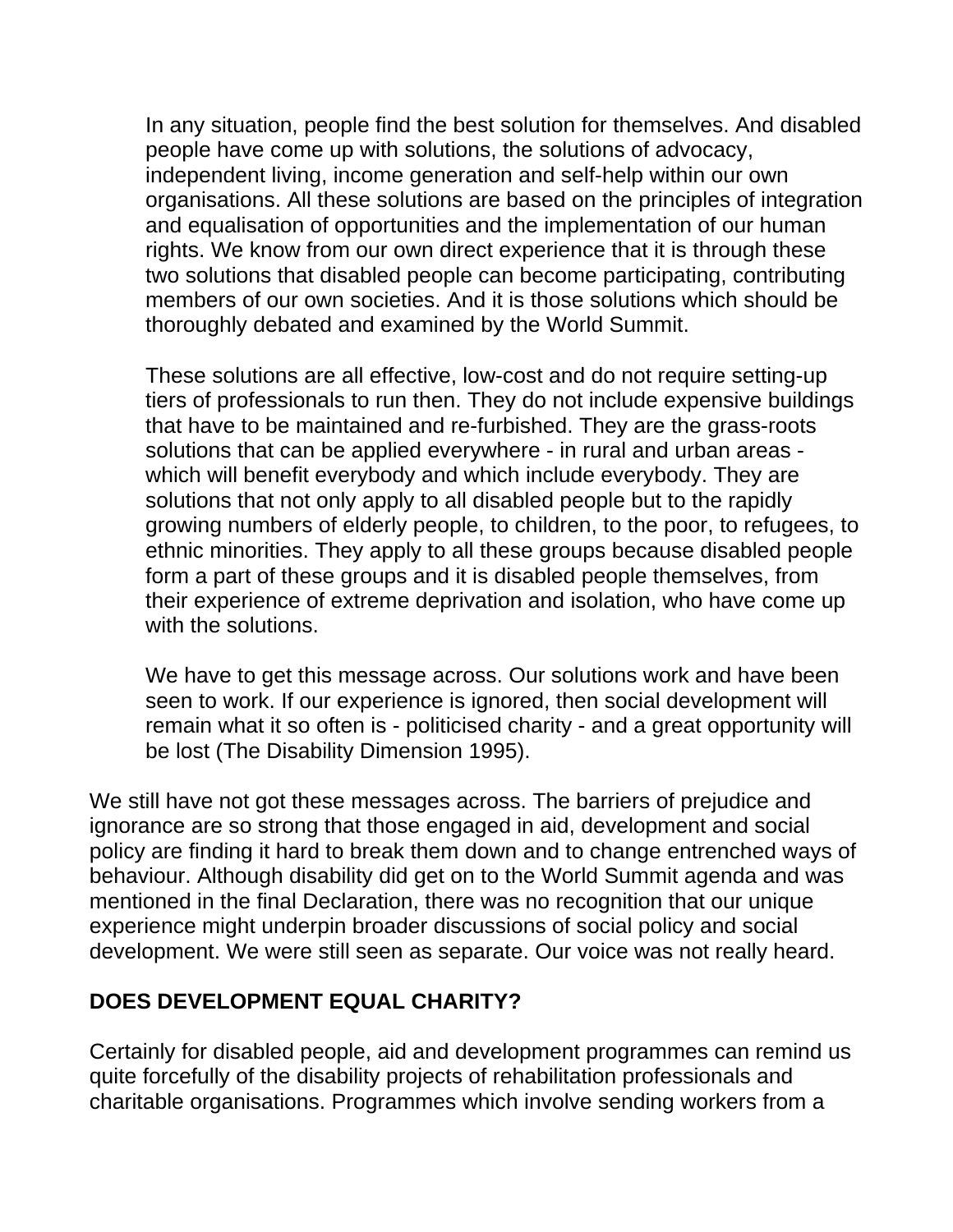rich country to poor countries to give money (sometimes in ways that make the rich country even richer), to show what clever things we do in rich countries, and to show the poor how to behave - these are clear parallels with the work of disability charities in the west. Meanwhile, a whole language has been built up around aid and development work which is very similar to the language adopted by social workers when "dealing with" their clients: animation, training, support, care, concern, victims, assimilation, sustainability, marginalised, behaviour patterns. Words like rights, empowerment and participation have only recently begun to be part of the language of development.

As a result, and despite good intentions, development programmes have not achieved what was intended. The numbers of people in poverty remain much the same, health levels are only slowly creeping up in some countries, education is still only available to the relative few, while for the majority, employment means earning just enough money to feed a small family. The gap between rich and poor is widening and in places where there is political upheaval, war or civil strife, the poor do not earn enough to eat. Women remain oppressed, without equal rights, doing two-thirds of the world's work for half the money - if they are lucky. People who have different political or religious views or who do not fit the "norm" suffer constant discrimination. So what is going wrong? And what should we be doing to ensure real sustainable development?

#### **HUMAN RIGHTS AND SOCIAL CHANGE PARTNERSHIP**

We must recognise clearly and strategically that real sustainable development cannot take place outside the paradigm of human rights and social change working in partnership. If you develop one without the other, effective change will not result. The ineffectiveness of social change without human rights is demonstrated clearly in many dictatorships.

The inherent ineffectiveness of trying to implement human rights without social change has been less obvious to aid and development agencies. Millions of pounds are spent every year through the British government and nongovernmental organisations on grass-roots projects which aim to ensure human rights for a particular group or village. And many of those projects often seem to be very successful and to help the people concerned. However, initial success is no guarantee of sustainable success. Take a project that aims to teach farmers new irrigation techniques to increase crops and improve the local economy. At first, the results are good, but a few years on, some outside political force or natural disaster eradicates those gains and the achievements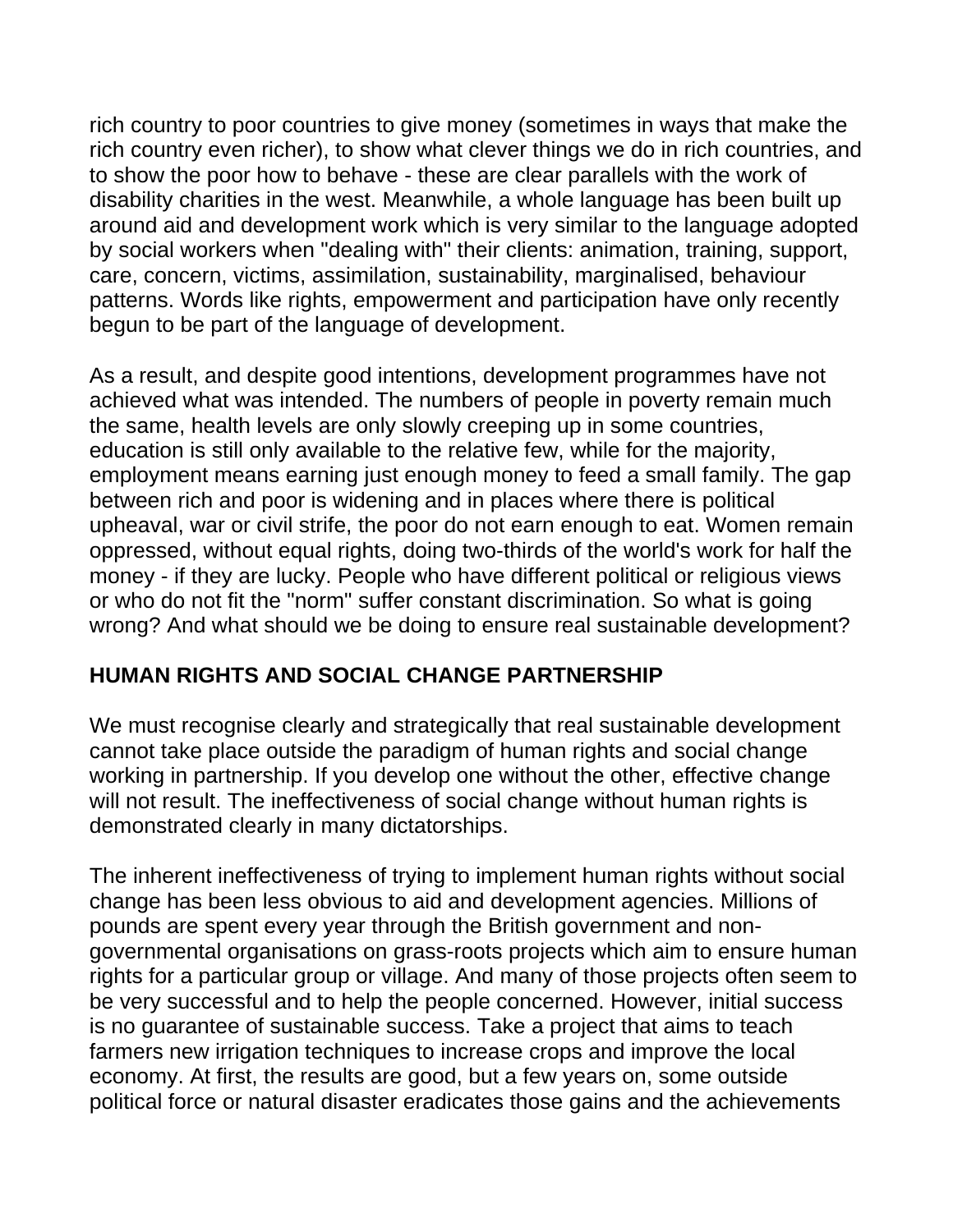are not sustained. Consider what would have happened if, alongside developing new irrigation techniques, the project had sought to empower local people to speak for themselves, to work co-operatively in changing farming techniques, and to join together to ensure that the national government supports the new techniques through appropriate policies. The result: the initial project becomes sustainable through changing the social context and supporting the human rights of the individual. The lesson: development at the grass-roots is not sustainable unless it goes hand-in-hand with social change implemented at the national level.

It is comparatively recent that development strategists have understood that the support of women's self-advocacy, organisation-building and leadership training as well as specific projects on health, income-generation etc. are all essential for sustainable development and the empowerment of women. But so far they have failed to extend and apply that understanding to working with disabled people and their organisations.

# **THE CHALLENGE TO DEVELOPMENT AND AID AGENCIES**

If disability is to be included on the mainstream social development agenda, as it must be if social change and empowerment are to happen, then development and aid agencies will have to revise their approaches accordingly.

## **Funding and Supporting Disabled People's Organisations**

When the disability movement first started, aid and development agencies did support organisations of disabled people. In fact, the concept of organisations of disabled people was so novel that they were clearly seen as a useful development tool and therefore worthy of financial aid. As a result those organisations have grown - in size, experience and effectiveness. They are now running grass-roots projects which not only empower disabled individuals but also widen the membership and enlarge the pool from which potential leaders can be drawn. However, the funding situation has changed and now the only way these organisations can get funding is through running projects particularly those projects that the funding agencies think are appropriate. Funding for networking, leadership support, or for the straightforward "core costs" of running an organisation is not available. Whilst in those areas where organisations of disabled people have not developed yet, there is no recognition that the only way to promote self-organisation is through networking, leadership training and learning from others.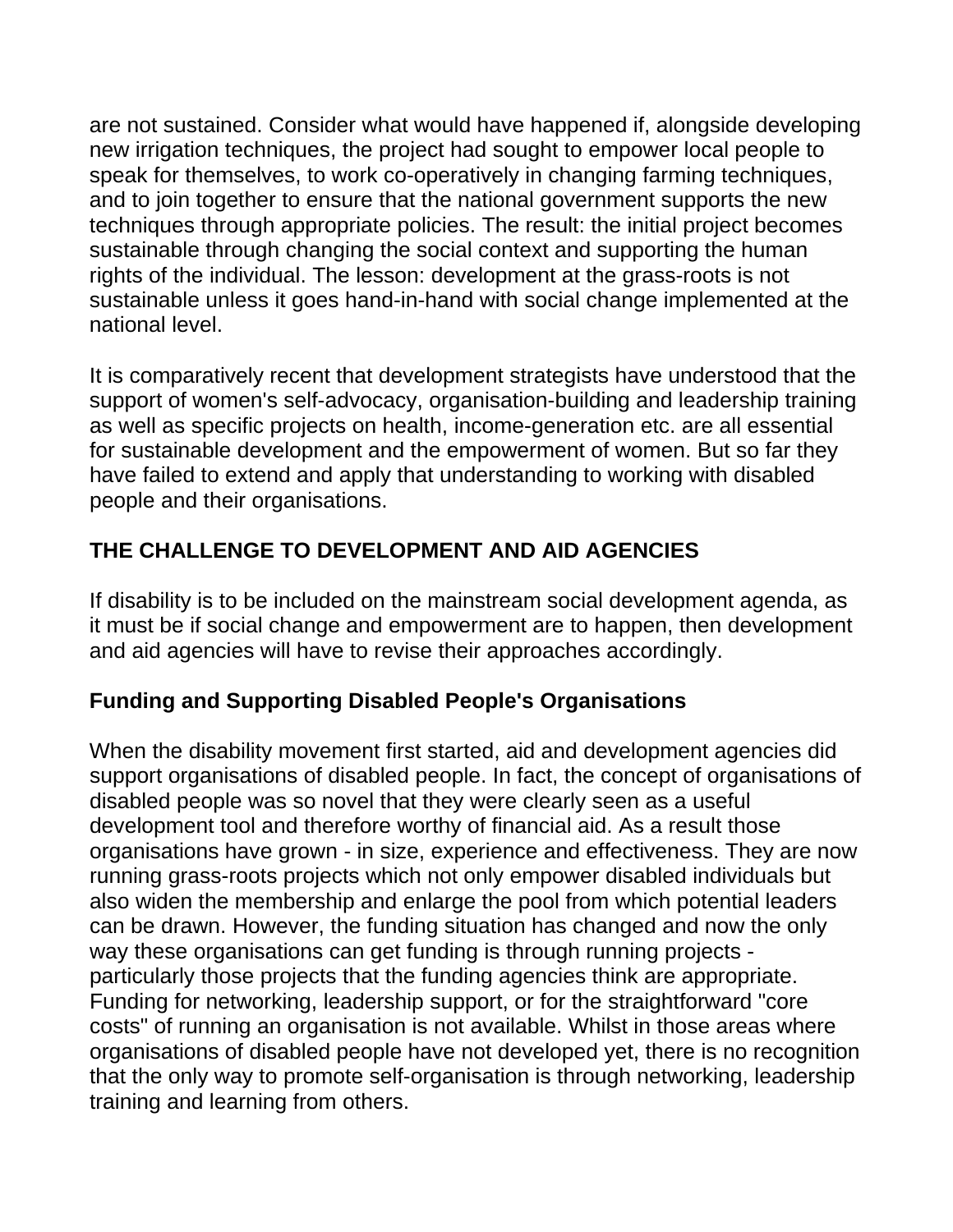Funders, it seems, need to feel that they are seen to be directly helping the poor, suffering individual, and directly relieving that poverty and suffering. Spending public money on supporting organisations, whose leaders now seem to be dismissed as the élite, is not considered acceptable. This funding approach is partly driven by market attitudes and the ethos on which charitable giving is based, whereby the haves give to the have-nots directly and on an individual basis. But it is time that funders and development professionals recognised that this ethos does not promote sustainable development. We all have to play our part in getting over the message of human rights and social change partnership, even if this is not an easy message to convey from a "pulls at the heart-strings" - and therefore purse strings - perspective. In the final analysis, what is the point of giving support to a particular grass-roots project if the organisation of disabled people running that project cannot sustain themselves? The project may succeed in the short-term but it is unlikely to succeed in the long-term, and the number of people who benefit will be minimal and unsustainable.

I am not suggesting that funders should not put money into grass-roots practical projects. But I do want to make the point - as clearly and loudly as I can - that only putting money into those projects, and ignoring the need to develop and sustain the self-advocacy rights movement as well, will put the whole development strategy into jeopardy. And as the disability international nongovernmental organisations made clear at the World Summit of Social Development in Copenhagen - what works for the Disability Movement also works for all other socially excluded groups.

#### **Disability Equality Training and Development Agencies**

Whatever strategies and policies we agree for including disabled people on the development agenda, there will need to be a change of attitude to back up the change of behaviour that such policy and legislation require. It is not enough for an aid or development organisation to have an equal opportunities policy if the individuals in the organisation do not know what such a policy means or how to implement it in practice.

There is an issue about how to get the message of equal opportunities across to aid and development agencies and professionals. Is it appropriate that nondisabled people should be the message-bearers? Should it only be disabled people who give the message? These and other questions have exercised the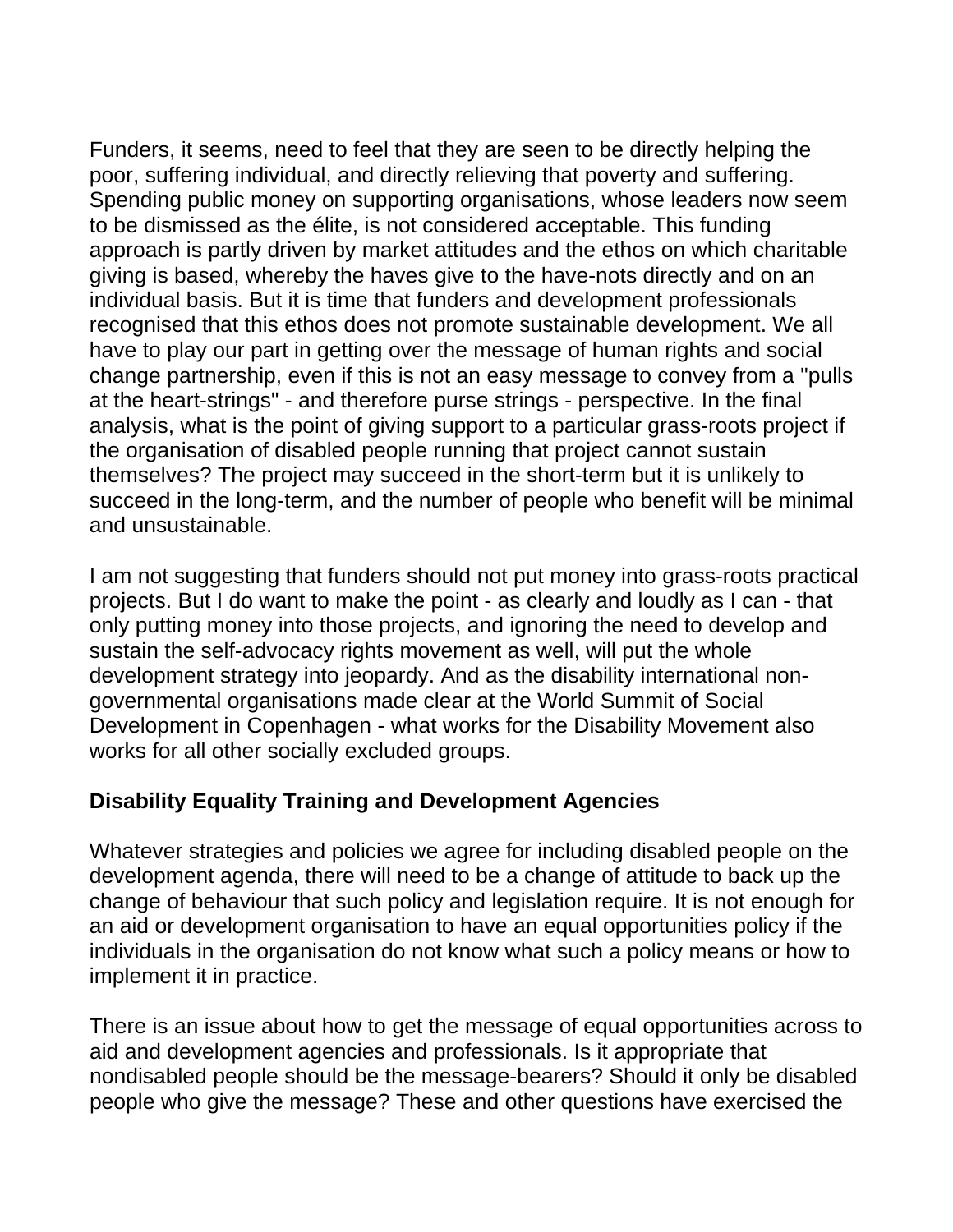minds of many people in relation to training on sexism and racism, and the issues are no less important when it comes to disability equality training. There are also doubts in some people's minds as to the efficacy of equality training. Is it preaching to the converted? Is it possible to change the entrenched attitudes and behaviour of someone in a day or two of training? Probably training only tickles the surface of attitudinal change, but it can be a positive step towards a more inclusive society and social development culture - as long as the trainers fully understand and have direct experience of the issues, know how to convey the messages, and how to help people "own" the message. At the end of the day, there is no doubt that disabled people's own organisations are the essential messengers of disability as a rights issue.

#### **Including Disabled People in All Development Programmes and Planning**

One of the most important parts of a sound development strategy must be to ensure that policies are in place which recognise the need to include socially excluded groups in all stages of development work.

Most aid and development agencies have employment equal opportunities policies and many have specific gender policies, aimed at ensuring that gender issues are taken into consideration through all the working and funding practices of the organisation. There may even be a specific percentage of funding for women's programmes. But the number of development agencies who have similar policies for disabled people as employees and as recipients of funding and programmes, can be counted on the digits of a two-toed sloth.

The inclusion and mainstreaming of disability in all social development work is an important strategy. It is also difficult to implement. The habit of excluding us or seeing our programmes as "special" has a long history. Less than a year ago, the head of a major aid agency articulated his firm belief that disability should not be part of his organisation's policy on the basis that disability was a "special issue and had to be dealt with by specialists". Most people are so frightened by anything to do with disability that their reaction to including it on any agenda is inevitably one of rejection. There is also the stereotyped attitude that believes that disabled people are unable to participate in mainstream life. Proponents of this view do not comprehend that we are quite able to participate, but are disabled from participating by others' attitudes and social barriers.

A welcome example has been set by the government of the United States - the only government that has decided to ensure that foreign policy is included in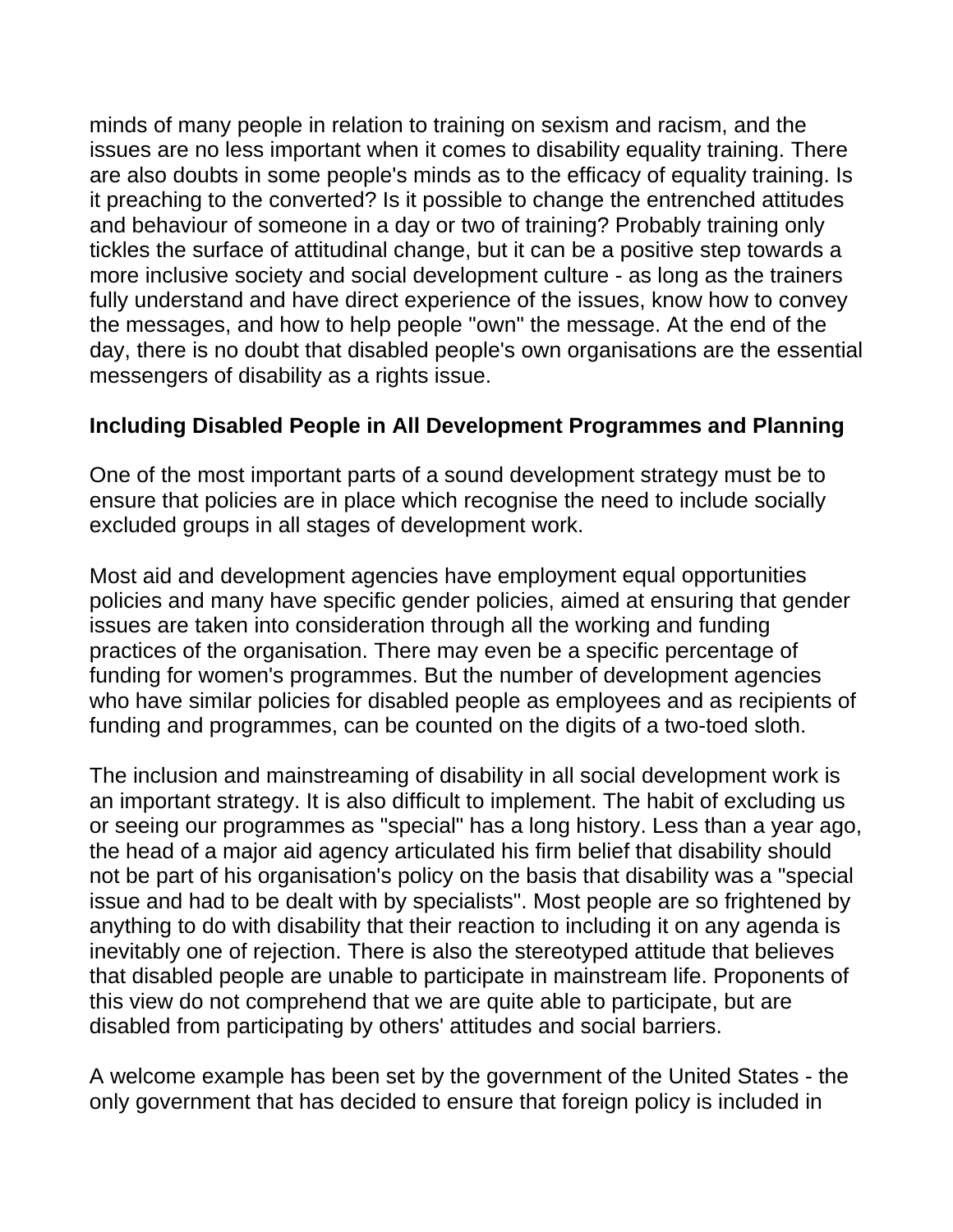comprehensive non-discrimination legislation. The new policy will state that a percentage of overall funds should go to disability projects, that disabled people should be included as participants in all other development projects funded by the government, and that all buildings, including embassies, should be accessible to disabled people. In short, and to echo the words of US Secretary of State Madeleine Albright, the United States has decided to implement the Americans with Disabilities Act in its foreign policy (Albright 1997).

In summary, there are disabled people in every section of society, and in every part of the world. To include disabled people and their organisations in all development programmes makes good development sense. To exclude disabled people and their organisations from any development programme is to discriminate against them. Moreover, the strength of their empowerment, their self-advocacy and their accountability to a grass-roots membership can only enhance the learning and experience that disabled people's organisations have to offer. It is therefore crucial that disabled people's organisations should always be involved in planning and policy-making for aid and development work, as well as in setting the parameters for training. This is not a new concept. It has always been assumed that women's groups and ethnic minority groups must be directly involved in setting policy and training agendas that affect them. The same logic and learning must now be applied to disabled people and our organisations by those professionals and agencies who are active in the world of international development work.

## **CONCLUSION**

Development leads to (or should lead to) empowerment - of a nation, of a group, of an individual. Empowerment cannot happen without the full involvement of the nation, the group and the individual. A nation will not be fully empowered unless its citizens are empowered. A group will not be empowered unless their peers are empowered. Nor can an individual's empowerment take place in isolation from others. Moreover, empowerment cannot and will not happen without social change. Social change can create the circumstances that allow empowerment. Empowerment can also create the circumstances that allow genuine social change and sustainable development.

The history and comprehensive nature of disabled people's exclusion in society is such that radical and far-reaching social change is necessary if empowerment is ever to be real for disabled people. The empowerment of disabled people which follows will then produce another social change: the creation of a society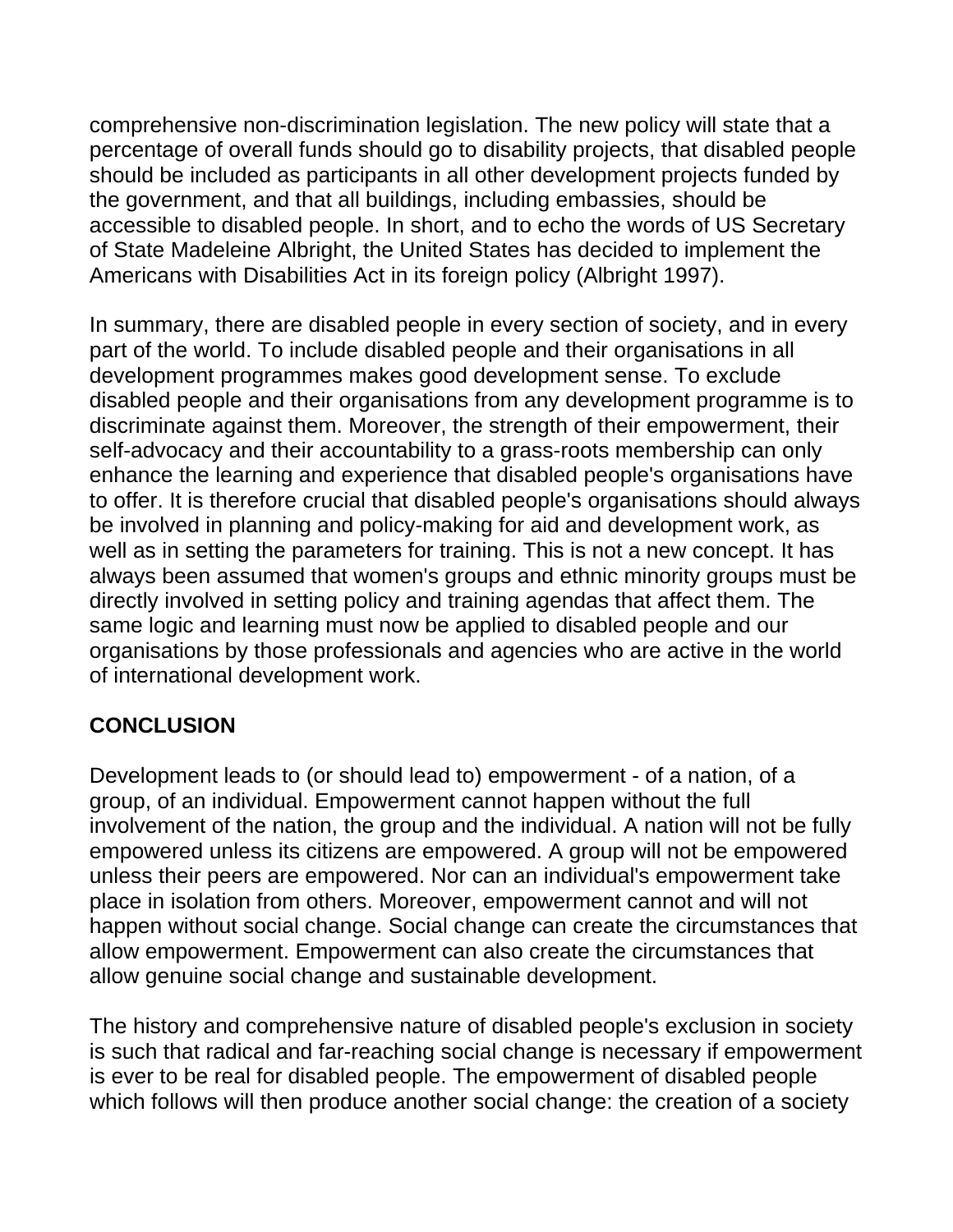which recognises the unique contribution that can be made by disabled people. It is a contribution that no "developed" society or world should be without.

## **REFERENCES**

ALBRIGHT, M. (1997), Address to the International Leadership Forum for Women with Disabilities, Washington, D.C.

CAMPBELL, J. & OLIVER, M. (1996), Disability Politics: Understanding our Past, Changing our Future, London: Routledge.

DISABLED PEOPLES' INTERNATIONAL, INCLUSION INTERNATIONAL, WORLD BLIND UNION, WORLD FEDERATION OF THE DEAF (1995), The Disability Dimension, A Joint Statement to the World Summit on Social Development, Copenhagen 1995.

## **FURTHER READING**

BARNES, C. (1991), Disabled People in Britain and Discrimination: A Case for Anti-discrimination Legislation, London: C. Hurst & Co. (Publishers) Ltd. BERTHOUD, R., LAKEY, J. & McKAY, S. (1993), The Economic Problems of Disabled People, London: Policy Studies Institute.

CROSSLEY, R. & McDONALD, A. (1980), Annie's Coming Out, London: Penguin Books Ltd (reprinted 1989).

COLERIDGE, P. (1993), Disability, Liberation and Development, London: Oxfam Publishing.

DEGENER, T. & KOSTER-DRESSE, Y. (eds) (1995), Human Rights and Disabled Persons: Essays and Relevant Human Rights Instruments, The Netherlands: Martinus Nijhoff Publishers.

DRIEDGER, D. (1989), The Last Civil Rights Movement: Disabled Peoples' International, London: C. Hurst & Co. (Publishers) Ltd.

DORKENOO, E. (1994), Cutting the Rose: Female Genital Mutilation - the practice and its prevention, London: Minority Rights Group.

FLETCHER, A. & HURST, R. (1995), Overcoming Obstacles to the Integration of Disabled People, London: Disability Awareness in Action.

FOLEY, C. & PRATT, S. (1994), Access Denied: Human Rights and Disabled People, London: British Council of Disabled People and Liberty.

GOODE, D. (ed) (1994), Quality of Life for Persons with Disabilities:

International Perspectives and Issues, Cambridge, USA: Brookline Books.

MANN, Jonathan et al (eds) (1993), AIDS in the World: A Global Report, London: Harvard University Press.

QUlNN, G., McDONAGH, M. & KIMBER, C. (1993), Disability Discrimination